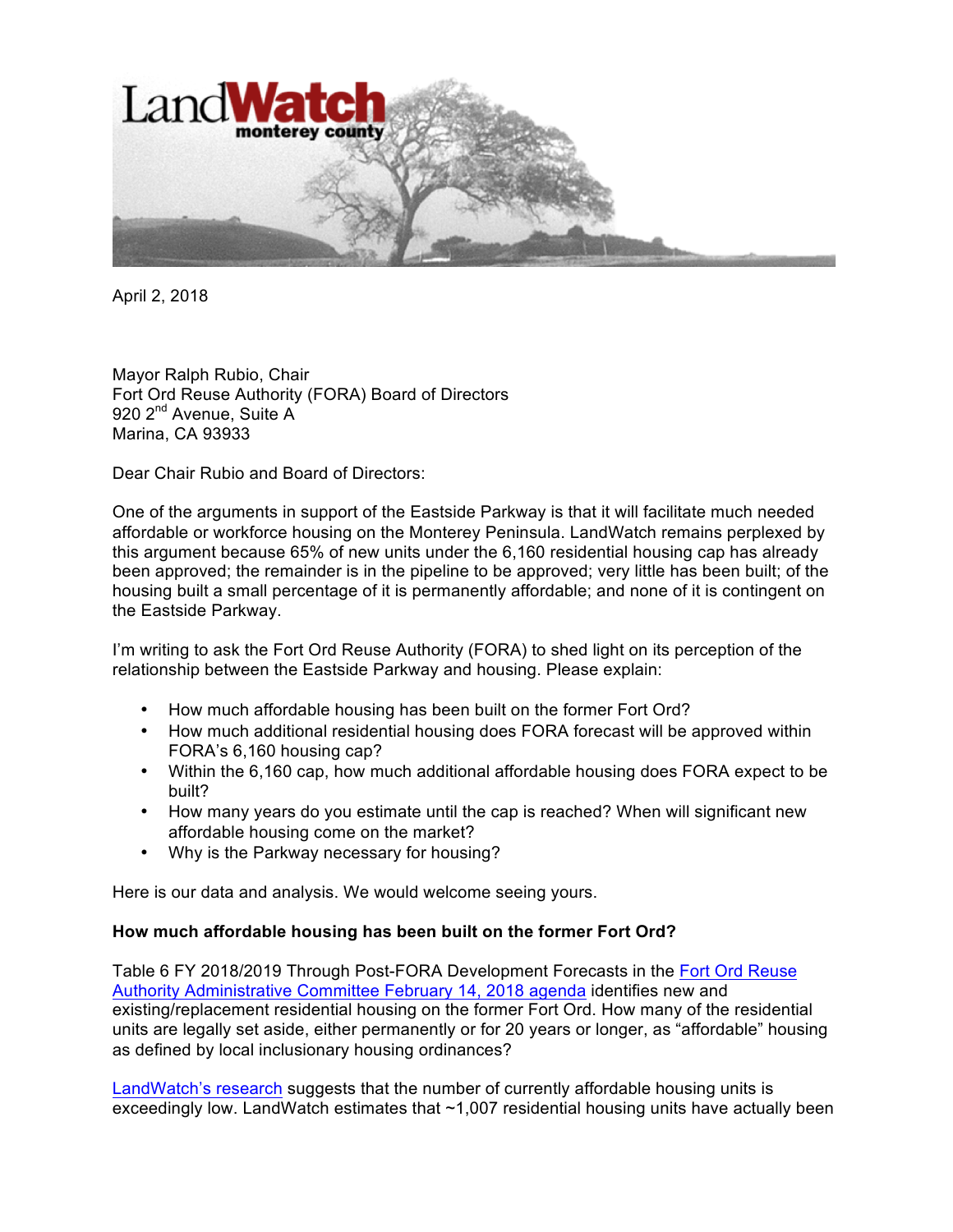built since 1997. (Table 6 FY 2018/2019 Through Post-FORA Development Forecasts identifies 1,062 new residential units that have been constructed.) We estimate that at most 20% of these are permanently affordable. Please provide a full accounting of all affordable housing that has been built on the former Fort Ord so we can reconcile our records with yours.

We would also appreciate your verifying the following:

- Del Rey Oaks, a FORA member, has no permanently affordable housing, and its housing plan was apparently last updated in 1997.
- The Seaside Housing Element, 2009-2014 (Table 26: Inventory of Assisted Rental Housing) identifies 441 assisted rental units, but none of these appear to be on the former Fort Ord.
- The City of Marina Interim Housing Element 2015-2023 identifies 476 affordable housing units, but 201 of these were built in the 1970s, so at most there are 275 new affordable housing units.
- The Monterey County Fort Ord Committee reports that 616 residential units have been built at East Garrison, of which 83 (16%) are affordable (Agenda Item #2, March 22, 2018, Monterey County Fort Ord Committee). FORA's Table 6 FY 2018/2019 Through Post-FORA Development Forecasts reports that 668 new residential units have been constructed at East Garrison. Why is there a discrepancy between these numbers?

#### **How much additional residential housing does FORA forecast will be approved within FORA's 6,160 housing cap?**

Our research shows that since 1997, local governments have approved 4,012 new residential units and built 1,007 units, leaving an inventory of 3,005 approved but unbuilt residential dwelling units on the former Fort Ord:

| <b>Jurisdiction</b>    | <b>Project</b>            | <b>Approved</b> | <b>Built</b> | <b>Unbuilt</b> |
|------------------------|---------------------------|-----------------|--------------|----------------|
| Marina                 | The Dunes on Monterey Bay | 1,237           | 391          | 846            |
|                        | Marina Heights            | 1,050           | 0            | 1,050          |
|                        | <b>Cypress Knolls</b>     | 200             | 0            | 200            |
| Seaside                | Seaside Resort            | 125             | 0            | 125            |
| <b>Monterey County</b> | <b>East Garrison</b>      | 1,400           | 616          | 784            |
|                        | <b>TOTAL</b>              | 4,012           | 1,007        | 3,005          |

If the cap for new residential units is 6,160 and local governments have approved 4,012 then they can still approve an additional 2,148 residential units. Please confirm, correct, or explain.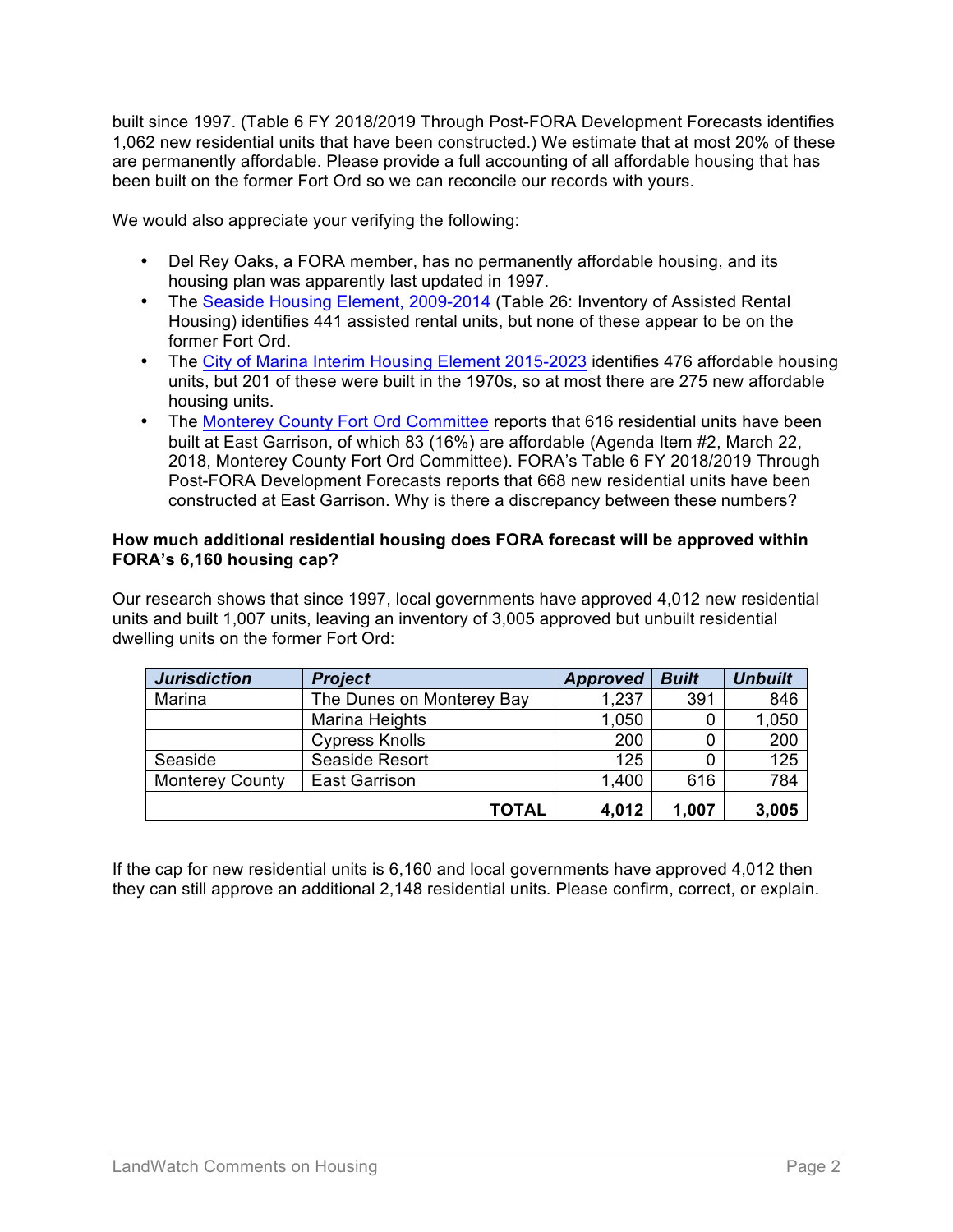However, Table 6 FY 2018/2019 Through Post-FORA Development Forecasts identifies projects and forecasts that don't reconcile with our research. Would you please clarify, correct, or explain:

- For Del Rey Oaks, FORA projects 691 new housing units, but the 1997 Del Rey Oaks General Plan shows only five new housing units.
- For Seaside East, FORA projects 310 housing units, but the City has estimated a much higher number; the draft 2010 Seaside East Conceptual Plan envisions 25-105 acres of Seaside East zoned "residential" with 8 to 15 dwelling units/acre, potentially 200-1,500 new housing units.
- For Campus Town, Seaside estimates 1,000 general residential units and 450 residential student units, a total of 1,450 dwelling units (per Kurt Overmeyer, City of Seaside, Economic Development Program Manager).
- For Main Gate, Seaside estimates 1,050 residential units (per Kurt Overmeyer).
- For Cypress Knolls, it was approved for 200 units. Where did the forecast of 712 originate?
- What is UC Blanco Triangle? We are unfamiliar with that project.

## **Within the 6,160 cap, how much additional affordable housing does FORA expect to be built? That is, what percentage of the planned housing will be permanently affordable?**

FORA expects more than 20% of the units will be below market priced:

There are many housing projects planned for the former Fort Ord. In most cases, California redevelopment law requires that 15% of the units built be affordable, and an overall total of 20% has been adopted by the land use jurisdictions that will receive land on the former Fort Ord. It is currently expected that over 20% of the units on Fort Ord will be below market priced. (FAQ on FORA website)

Why does FORA expect that over 20% of the units will be affordable? Would you please clarify, correct, or explain.

LandWatch estimates that at most 20% of the 2,148 new residential units, or about 430 units, that can be approved under the cap will be permanently affordable.

## **How many years do you estimate until the cap is reached? When will significant new affordable housing come on the market?**

Over the past 20 years, through three economic cycles, on average approximately 50 new residential units are built on the former Fort Ord each year. At this rate, LandWatch forecasts it would take more than 50 years to build-out the inventory of approved but unbuilt homes.

FORA's forecast (Table 6 FY 2018/2019 Through Post-FORA Development Forecasts) suggests that the inventory will be built out by 2029, or in 11 years.

Why would FORA expect the rate of residential housing construction in the next 10 years to be on average more than five times faster than it's been over the past 20 years? What economic factors would drive this historically unprecedented rate of growth?